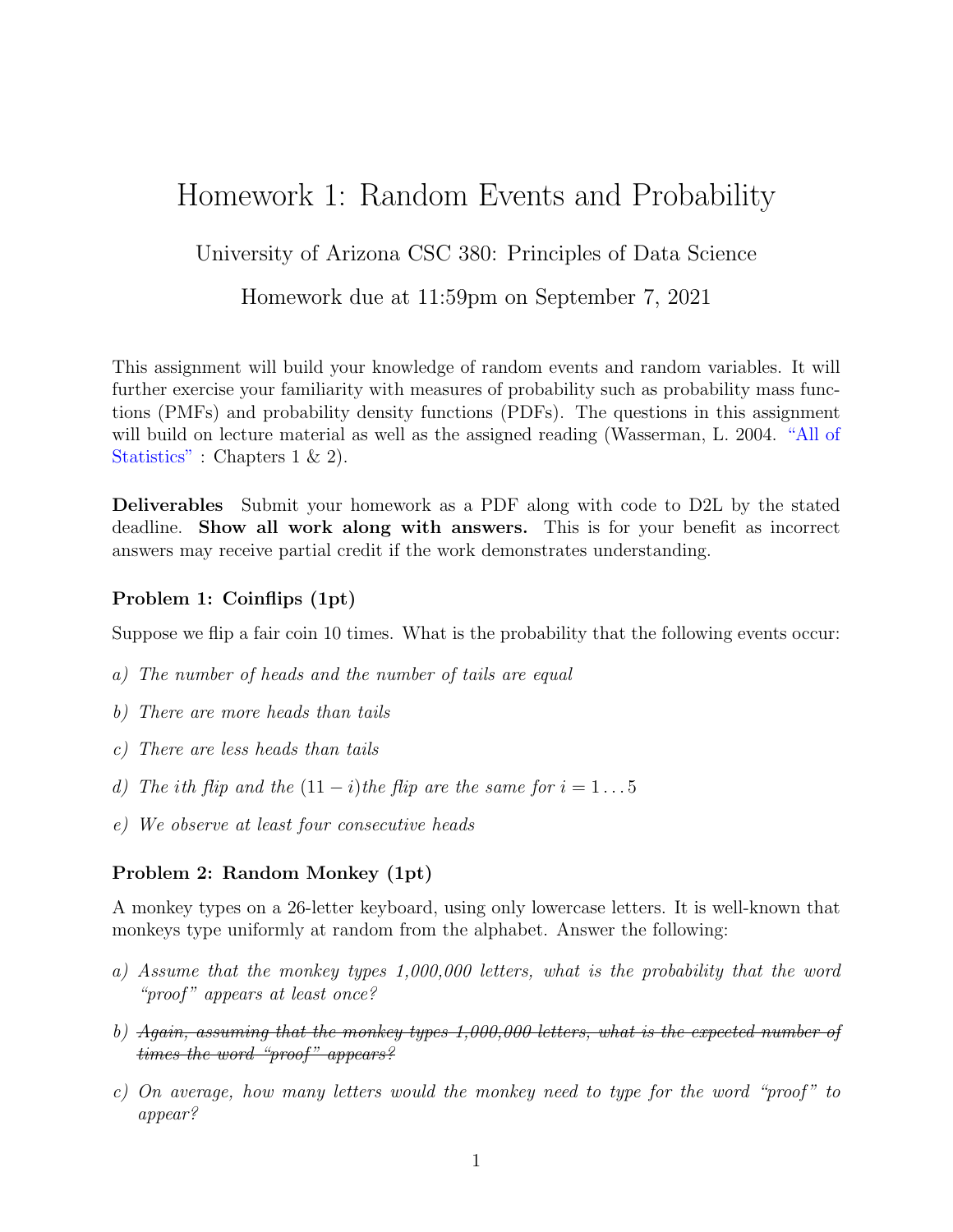#### Problem 3: Random Dice (2pts)

This problem will compare the theoretical properties of a fair die to empirical results from simulation. It will further familiarize you with the numpy.random library.

- a) Assume that we roll two fair six-sided dice. What is the probability of observing double sixes?
- b) Let the random variable X represent the result of rolling two fair six-sided dice. For example  $X = (1, 5)$  is the event that we roll  $(1, 5)$ . What distribution does X follow and what are the parameters of the distribution?
- c) Initialize the random seed to 0 using numpy.random.seed. Using numpy.random.randint simulate 1,000 throws of two fair six-sided dice. From these simulations, what is the empirical probability of double sixes (the percentage of times this event occurred in simulation)?
- d) Reset the random seed to 0 and repeat the above simulation a total of 10 times and report the empirical probability of double sixes for each run.
- e) The empirical probability of double sixes from each simulation will differ. Yet, the probability of double sixes is fixed and was calculated in part (a) above. Why do these numbers disagree?
- f) In the above we estimated the probability of an event by performing  $1,000$  rolls of two dice each. We generated 10 different estimates by repeating this procedure. How would our results change if we instead performed 5, 000 rolls, and repeated 10 times? How would they change if we performed 1, 000 rolls and repeated 100 times?

## Problem 4: Conditional Probability (2pts)

- a) Assume that we roll two fair six-sided dice. What is  $P(\text{sum is 5} | \text{first die is 3})$ ? What is  $P(sum \; is \; 5 \; | \; first \; die \; is \; 1)?$
- b) Assume that we roll two fair four-sided dice. What is  $P(\text{sum is at least 3})$ ? What is  $P(First die is 1)?$  What is  $P(sum is at least 3) first die is 1)?$
- c) Suppose two players each roll a die, and the one with the highest roll wins. Each roll is considered a "round" and further suppose that ties magically don't happen (or those rounds are simply ignored) so there is always a winner. The best out of 7 rounds wins the match (in other words the first to win 4 rounds wins the match). Let W be the event that you win the whole match. Let  $S = (i, j)$  be the current score where you have i wins and the opponent has j wins. Determine the probability that you win the match, given the current score  $P(W \mid S = (i, j))$  for each of the 16 possible values of  $S = (i, j)$ .

To help you out a bit with part (c) above I am providing 4 big hints:

1) If the score is equal–that is  $S = (k, k)$ –then there is equal chance of either player winning the match,  $P(W \mid S = (k, k)) = \frac{1}{2}$  for  $k = 0, 1, 2, 3$ .